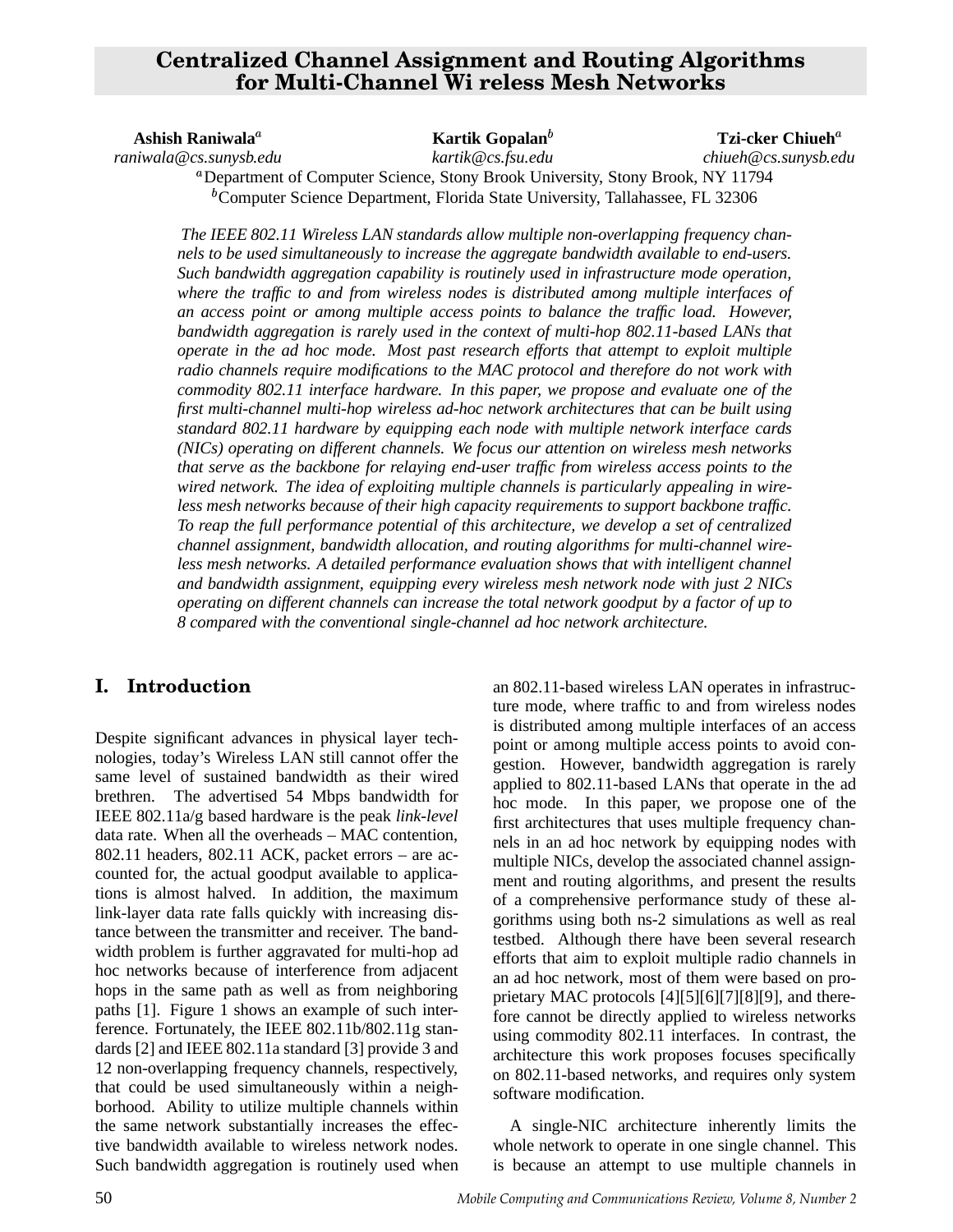

Figure 1: Intra-path and Inter-path interference in a single-channel multi-hop ad hoc network. Nodes 1, 2, 4, 5 are in the interference range of node 3, and hence cannot transmit/receive when node 3 is active. Nodes 8, 9, and 10 belonging to another node-disjoint path also fall in the interference range of node 3. Thus none of the wireless links shown in the figure can simultaneously operate when node 3 is transmitting to node 4.



Figure 2: (a) Single-NIC network gets disconnected when operating in multiple channels, (b) Even placing 2 NICs on each network node enables forming a connected 4-channel network.

single-NIC network disconnects the subset of nodes using one channel from other nodes that are not using the same channel (Fig  $2(a)$ ). Cross-channel communication requires either channel-switching capability within each node, or multiple NICs per node each tuned to operate in a different channel. Channel-switching requires fine-grained synchronization among nodes as to when any node will transmit/receive over a particular channel. Such finegrained synchronization is difficult to achieve without modifying 802.11 MAC. Therefore, in our architecture, we choose to enable cross-channel communication by equipping each node with multiple 802.11 commodity NICs each operating in a different channel (Fig 2(b)). A multi-NIC-per-node wireless mesh network architecture raises two research questions:

- 1. Which of the 3 or 12 radio channels should be assigned to a given 802.11 interface ? For two nodes to communicate with each other, their interfaces need to be assigned to a common channel. However, as more interfaces within an interference range are assigned to the same radio channel, the effective bandwidth available to each interface decreases. Therefore, a channel assignment algorithm needs to balance between the goals of maintaining connectivity and increasing aggregate bandwidth.
- 2. How packets should be routed through this multiinterface wireless ad hoc network ? The routing strategy in the network determines the load on each 802.11 interface, and in turn affects the bandwidth requirement and thus the channel assignment of each interface.

A full multi-channel wireless mesh network architecture requires topology discovery, traffic profiling, channel assignment, and routing. However, the focus of this paper is on the unexplored problem of channel assignment and its integration with routing. *Topology discovery* algorithms have been explored in [10] and [11]. Similarly, *traffic profiling* techniques have been discussed in [12] and [13]. A vast array of *routing algorithms* have been proposed and reviewed in several articles [14][15]. We evaluate our channel assignment algorithm using two such routing protocols - (1) Shortest path routing, and (2) Randomized multi-path routing. In this paper, we make the following research contributions-

- We propose a multi-channel wireless mesh network architecture in which each node is equipped with multiple IEEE 802.11 interfaces, present the research issues involved in this architecture, and demonstrate through an extensive simulation study the potential gain in aggregate bandwidth achievable by this architecture.
- We develop and evaluate 2 novel channel assignment and bandwidth allocation algorithms for the proposed multi-channel wireless mesh networks. The first algorithm *Neighbor Partitioning Scheme* performs channel assignment based only on network topology. The second algorithm *Load-Aware Channel Assignment* reaps the full potential of proposed architecture by further exploiting traffic load information. Even with the use of just 2 NICs per node, the two algorithms improve the network cross-section goodput by factors of up to 3 and 8 respectively.

Although each 2-NIC node can only operate on 2 channels, the overall network can utilize many more channels (Figure 2(b)). This breaks each collision domain into multiple collision domains each operating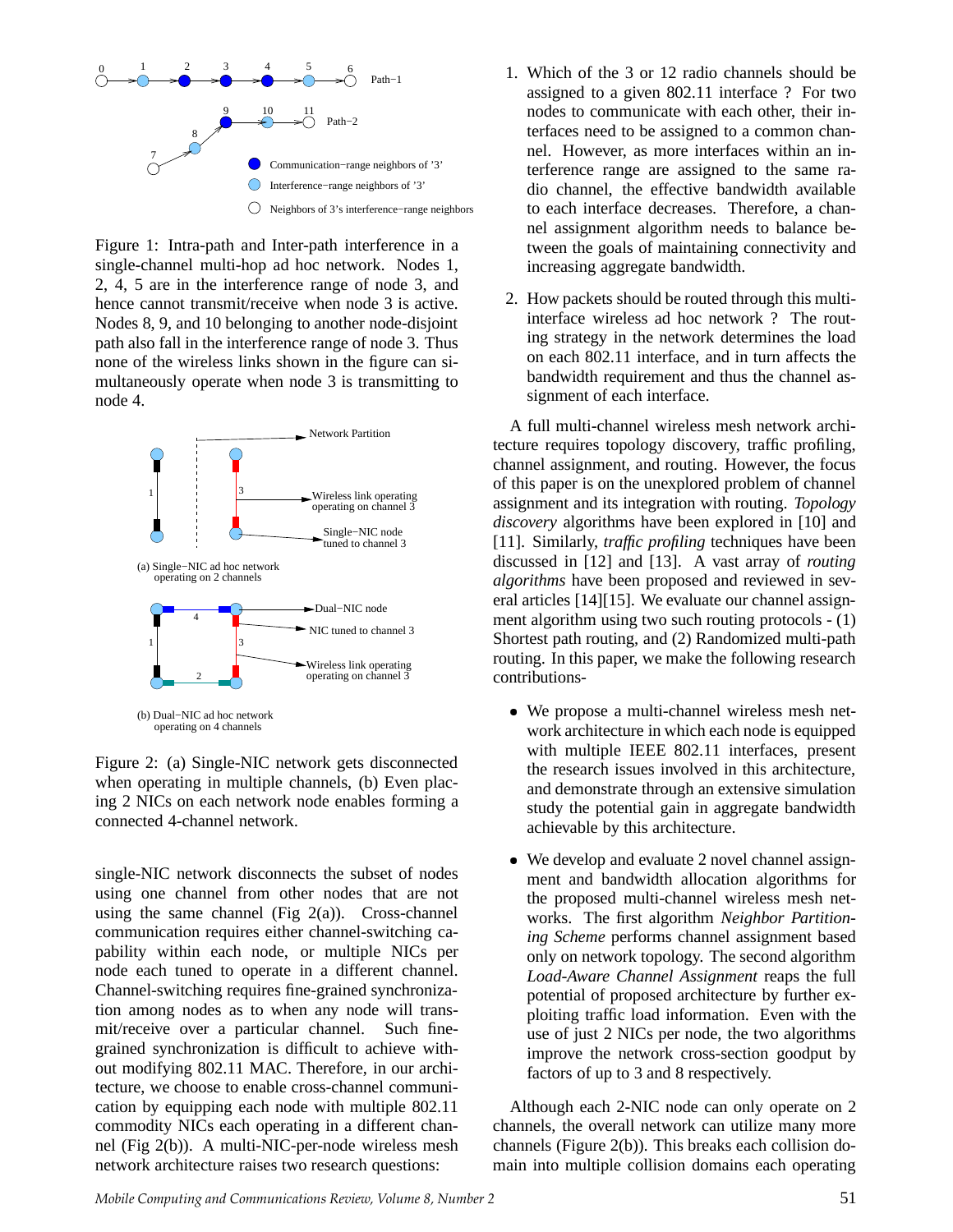on a different frequency channel. This is the fundamental reason for non-linear improvement (8 times) in throughput with respect to increase in number of NICs per node (from 1 to 2).

In this paper we focus our attention on wireless mesh networks where the bandwidth issue is most limiting. In these networks, static nodes form a multihop backbone of a large wireless access network that provides connectivity to end-users' mobile terminals. The network nodes cooperate with each other to relay data traffic to its destinations. Wireless mesh networks are gaining significant momentum as an inexpensive solution to provide last-mile connectivity to the Internet [16][17][18][19][20]. Here, some of the nodes are provided with wired connectivity to the Internet, while the rest of the nodes access the Internet through these wire-connected nodes by forming a multi-hop wireless mesh network with them. As deployment and maintenance of wired infrastructure is a major cost component in providing ubiquitous high-speed wireless Internet access [19], use of mesh network on the last-hop brings down the overall ISP costs. For similar reasons, wireless mesh network can be an attractive alternative even to *wired* broadband technologies such as DSL/cable modem.

Wireless mesh networks can also serve as enterprise-scale wireless backbones where access points inter-connect wirelessly to form a connectivity mesh [21][22]. Most of today's enterprise wireless LAN deployment is only limited to the *access network* role, where a comprehensive wired *backbone network* is still needed to relay the aggregated traffic generated from or destined towards these wireless LAN access points. Use of wireless mesh backbone network effectively eliminates this wiring overhead and enables truly wireless enterprises.

The high bandwidth requirement of wireless mesh networks in each of these application domains suggests that bandwidth aggregation technique should be applied whenever possible. For bandwidth allocation purpose, we utilize the following properties of a wireless mesh network –

- 1. The nodes in the network are not mobile. The network topology can still change because of occasional node failures/maintenance, and joining of new nodes. Our multi-channel architecture can accommodate both of these possibilities.
- 2. The traffic characteristics, being aggregated from a large number of end-user traffic flows, do not change very frequently. This permits network optimization based on measured traffic profiles over a time scale of hours or days, rather than seconds or minutes. In this paper, we assume we can obtain such traffic profile information through measurements and/or provisioning, and

use it to modify channel assignment and routing decisions on a periodic basis.

The rest of the paper is organized as follows. Section II reviews past work in wireless ad hoc networks as well as other branches of wireless networks that are related to this research. Section III gives an overview of the proposed multi-channel wireless mesh network architecture. Section IV describes the channel assignment, bandwidth allocation, and routing algorithms. Section V presents the results and analysis of a detailed study of the proposed architecture and algorithms based on ns-2 simulations as well as real testbed. Section VI concludes the paper with a summary of research contributions and future research direction.

# **II. Related Work**

Several proposals [4][5][6][7][8][9] have been made to *modify the MAC layer to support multi-channel ad hoc networks*. The approach taken by most of this body of research is to find an optimal channel for a single packet transmission, essentially avoiding interference and enabling multiple parallel transmissions in a neighborhood. Unlike in all these previous proposals, our architecture does not perform channel switching on a packet-by-packet basis; our channel assignment lasts for a longer duration, such as hours or days, and hence does not require re-synchronization of communicating network cards on a different channel for every packet. This property makes it feasible to implement our architecture using commodity 802.11 hardware. Additionally, our system takes a more global approach by adjusting channel assignments and routes based on the overall network traffic patterns.

A vast amount of research has been conducted in single-channel *multi-hop routing in ad hoc networks*. A comprehensive survey of these routing protocols can be found in [14] and [15]. Our architecture does not tie to any specific routing mechanism, and it should be possible to use any desired routing algorithm for the given scenario. The channel allocation algorithm works with given routing algorithm to assign network bandwidth to wireless links based on the load imposed by routing. For evaluation purposes, we use shortest path and randomized load-balanced multi-path routing. The idea of using multi-path routing for load balancing ad hoc networks has previously been discussed in [24] and [25]. Use of randomization to achieve load-balanced routing has been proposed in the context of wired networks [26]. To perform channel and bandwidth assignment, we borrow the concept of *expected-load* of network links as a measure of their criticalities to overall network communication from LCBR [27].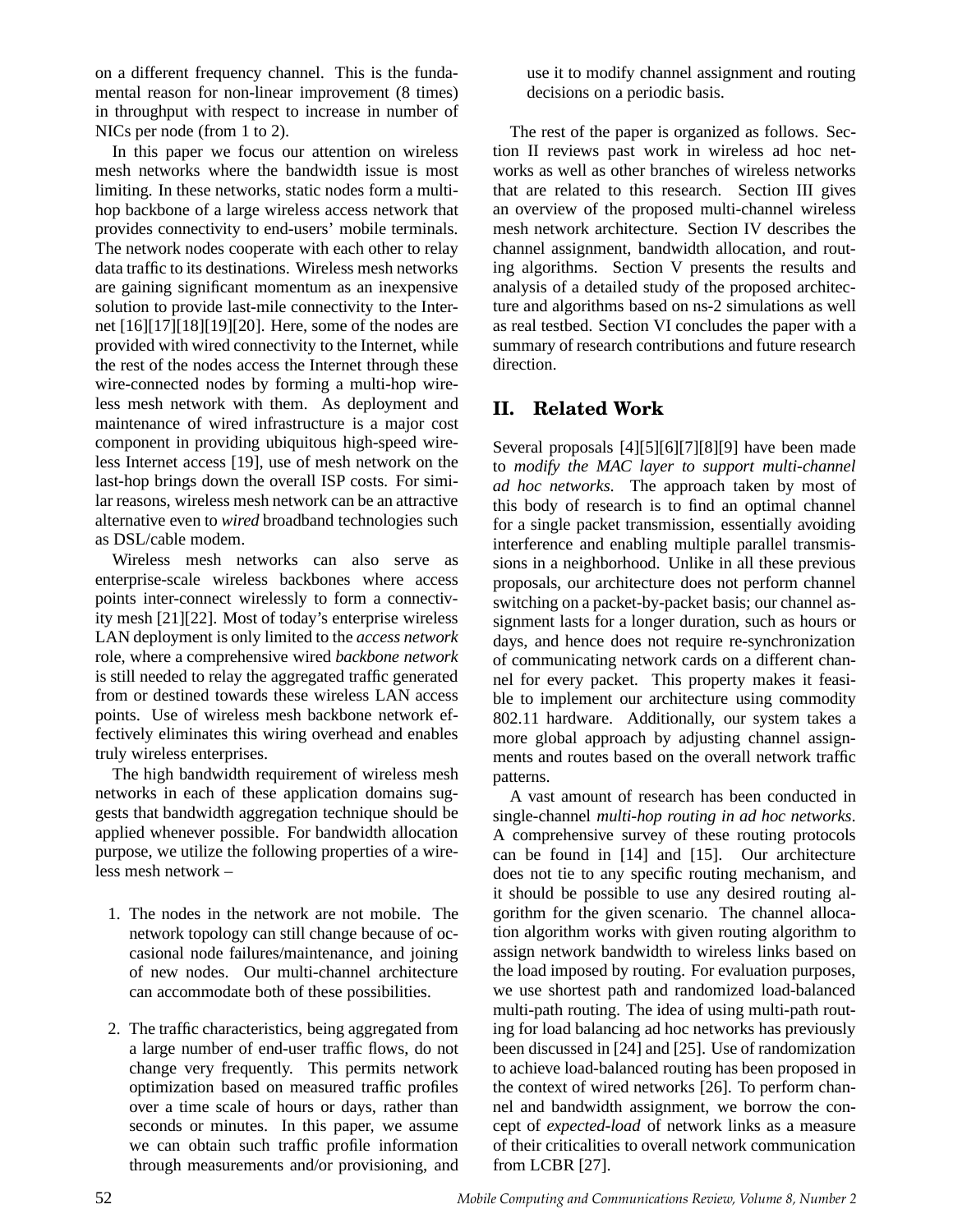Several commercial as well as research projects aim to utilize *Wireless Mesh Networks* to provide last-mile wireless connectivity. Mesh Networks Inc's Mesh Enabled Architecture [16] and Radiant Networks' Mesh-Works [18] are two of the recent commercial wireless mesh networks. Both of these architectures use proprietary hardware that is not compliant with 802.11 standard. Nokia's RoofTop Wireless Network [17] is another commercial mesh network built using proprietary 2.4 GHz wireless routers. Nokia's RoofTop Network uses a common control channel and multiple data channels to reduce interference among different transmissions. Transit Access Point Network [19] is a proposed mesh network architecture using nodes equipped with beamforming antennas. The authors plan to propose 802.11 modifications to improve bandwidth efficiency. In essence, most of these wireless mesh network projects are either based on single-channel or based on proprietary modifications to 802.11 protocol to utilize multiple channels.

The multi-NIC approach has also been mentioned in some past work[29][30]; the true performance potential of the multi-NIC approach has however not been discovered earlier. In [29], authors use multiple 802.11 NICs per node in an ad hoc network setting. This work assumes an *apriori and identical channel assignment* to the NICs. The channel assignment of each node is the same - NIC-1 is assigned channel-1, NIC-2 is assigned channel-2, and so on. This approach to use multiple NICs can only yield a factor 2 of improvement using 2 NICs, as compared to a factor 8 improvement possible with our channel assignment scheme. In [30] also, authors mention use of multiple NICs on each mesh node. Their approach to utilize multiple NICs requires each node to have as many NICs as it has neighbors. They also require a sufficiently large number of available channels. Essentially, none of these approaches realize the true potential of multi-NIC architecture. The key to this performance potential lies in the channel assignment technique that decides which channel to use for which NIC in the network and in turn how much bandwidth is made available to each NIC in the network. None of the past research has brought out this fact or presented any sophisticated channel assignment techniques.

A channel allocation problem also occurs in *cellular networks* where because of limited number, the available channels need to be re-used from cell-tocell, while maintaining the minimum re-use distance. This leads to the problem of channel allocation where each cell needs to be assigned certain channels, based on its traffic and channels used in near-by cells. Various static and dynamic techniques have been proposed and used to solve this problem [31]. The asymmetry of component roles and communication behaviors in cellular network makes it different from ad hoc networks. In a cellular network, all mobile devices



Figure 3: System architecture of Multi-channel Wireless Mesh Network. End users' mobile devices connect to the network through access point-like traffic aggregation nodes, which form a multi-channel wireless mesh network among themselves to relay the data traffic to/from end user devices. The links between nodes denote direct communication over the channel indicated by the number on the link. In this network, each node is equipped with 2 wireless NICs. Therefore the number of channels any node uses simultaneously cannot be more than 2; the network as a whole uses 5 distinct channels.

communicate with their corresponding base stations, while the base-station to base-station communication is carried over a separate network and the cellular channel allocation does not address that issue.

## **III. Problem Formulation**

In this section, we describe the proposed multichannel wireless mesh network architecture, and formulate the key research issues involved in the architecture – channel assignment and routing. In particular, we illustrate why simple solutions to the channel assignment problem do not work satisfactorily and derive desirable properties for the optimal channel assignment algorithm.

### **III.A. System Architecture**

The proposed multi-channel wireless mesh network architecture, shown in Figure 3, consists of static traffic aggregation nodes similar to wireless LAN access points. Each traffic aggregation node provides network connectivity to end-user mobile wireless devices within its coverage area. In turn, these static nodes form a multi-hop ad hoc network among themselves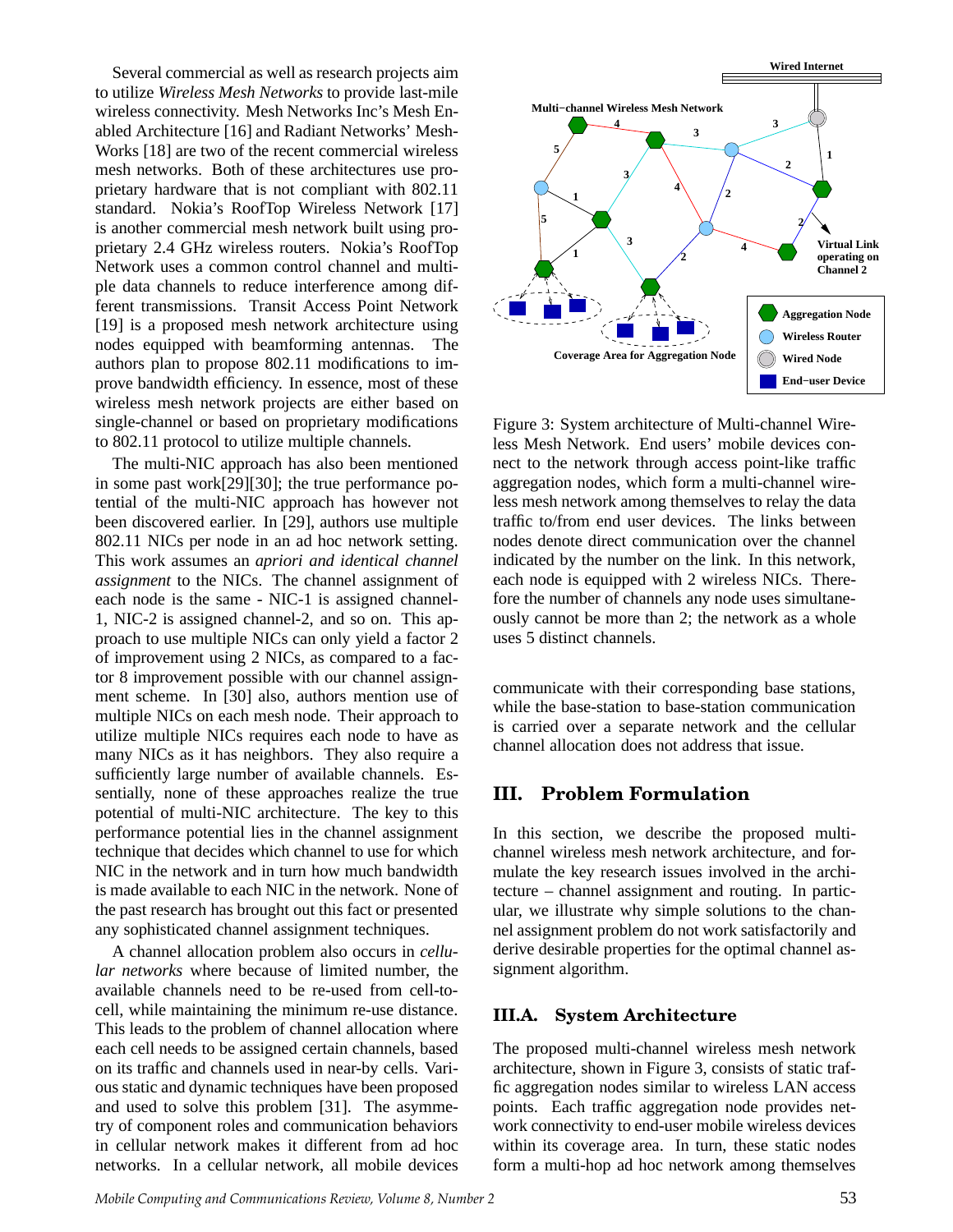to relay traffic to and from end-user devices. Not all nodes have the aggregation capability. Some nodes in the mesh network work as pure routers [16], while other nodes serve as gateways to the wired Internet.

Each node in a multi-channel wireless mesh network is equipped with multiple 802.11-compliant NICs, each of which is tuned to a particular radio channel for a relatively long period of time, such as hours or days. For direct communication, two nodes need to be within *communication/hearing range* of each other, and need to have a common channel assigned to them. Additionally, a pair of nodes using a same channel that is within *sense/interference range* interferes with each other's communication, even if they cannot directly communicate. Node pairs using different channels can communicate simultaneously without interference. For example, in Figure 3, each node is equipped with 2 NICs. The "virtual links" shown between the nodes depict direct communication between them; there are no physical links between them. The radio channel used by a virtual link between a pair of nodes is shown as the number labeled on the edge. This example network totally uses 5 distinct frequency channels. Note that each mobile node has only one NIC, and the communication between mobile nodes and aggregation nodes is based on the standard IEEE 802.11 infrastructure mode operation.

Given the placement of wireless mesh network nodes and a traffic profile that describes the traffic load between each pair of nodes, the main design problems are (1) how to assign a radio channel to each 802.11 interface, and (2) how to route traffic between all pairs of nodes, in such a way that the total goodput of the wireless mesh network is maximized. We discuss each of these two problems in more detail in the next two subsections.

## **III.B. The Channel Assignment Problem**

The goal of channel assignment in a multi-channel wireless mesh network is to bind each network interface to a radio channel in such a way that the available bandwidth on each virtual link is proportional to its expected load. A simple approach to the channel assignment problem is to assign the same set of channels to the interfaces of each node, e.g., channel 1 to the first NIC, channel 2 to the second NIC, and so on for each node as described in [29]. This *identical channel assignment* indeed provides throughput gains by utilizing multiple channels. The gains are however limited because using this approach a network with  $q$ NICs per node can only span a total of  $q$  channels, even though the number of available non-overlapping channels could be much greater than  $q$ . It is also not sufficient to simply assign each NIC to a different channel, say the "least-used channel" in the neighborhood as is the case with cellular networks [31]. This approach does not even guarantee basic network connectivity. A node needs to share a common channel with each of its communication-range neighbors with which it wants to communicate. On the other hand, to reduce interference a node should not have too many common channels with any single neighbor. More generally, one should break each collision domain into as many channels as possible while maintaining the required connectivity among neighboring nodes.

The channel assignment problem in the proposed multi-channel wireless mesh network architecture can be divided into two subproblems - (1) neighborto-interface binding, and (2) interface-to-channel binding. Neighbor-to-interface binding determines through which interface a node communicates with each of its neighbors. Because the number of interfaces per node is limited, each node typically uses one interface to communicate with multiple of its neighbors. Interface-to-channel binding determines which radio channel a network interface uses. The main constraints that a channel assignment algorithm needs to satisfy are

- 1. The number of distinct channels that can be assigned to a wireless mesh network node is limited by the number of NICs on it,
- 2. Two nodes involved in a virtual link that is expected to carry some traffic should be bound to a common channel,
- 3. The sum of the expected loads on the links that interfere with one another and that are assigned to the same channel cannot exceed the channel's raw capacity, and
- 4. The total number of radio channels is fixed.

At a first glance, this problem appears to be a graph-coloring problem. However, standard graphcoloring algorithms cannot really capture the specification and constraints of the channel assignment problem. A node-multi-coloring formulation [32] fails to capture the second constraint where communicating nodes need a common color. On the other hand, an edge-coloring formulation fails to capture the first constraint where no more than  $q$  (number of NICs per node) colors can be incident to a node. While a constrained edge-coloring might be able to roughly model the remaining constraints, it is incapable of satisfying the third constraint of limited channel capacity.

One approach to the channel assignment problem is to start with one node, partition its neighbors into  $q$ groups and assign one group to each of its interfaces. Each of this node's neighbors, in turn, partitions its neighbors into  $q$  groups, while maintaining the grouping done by the first node as a constraint. This pro-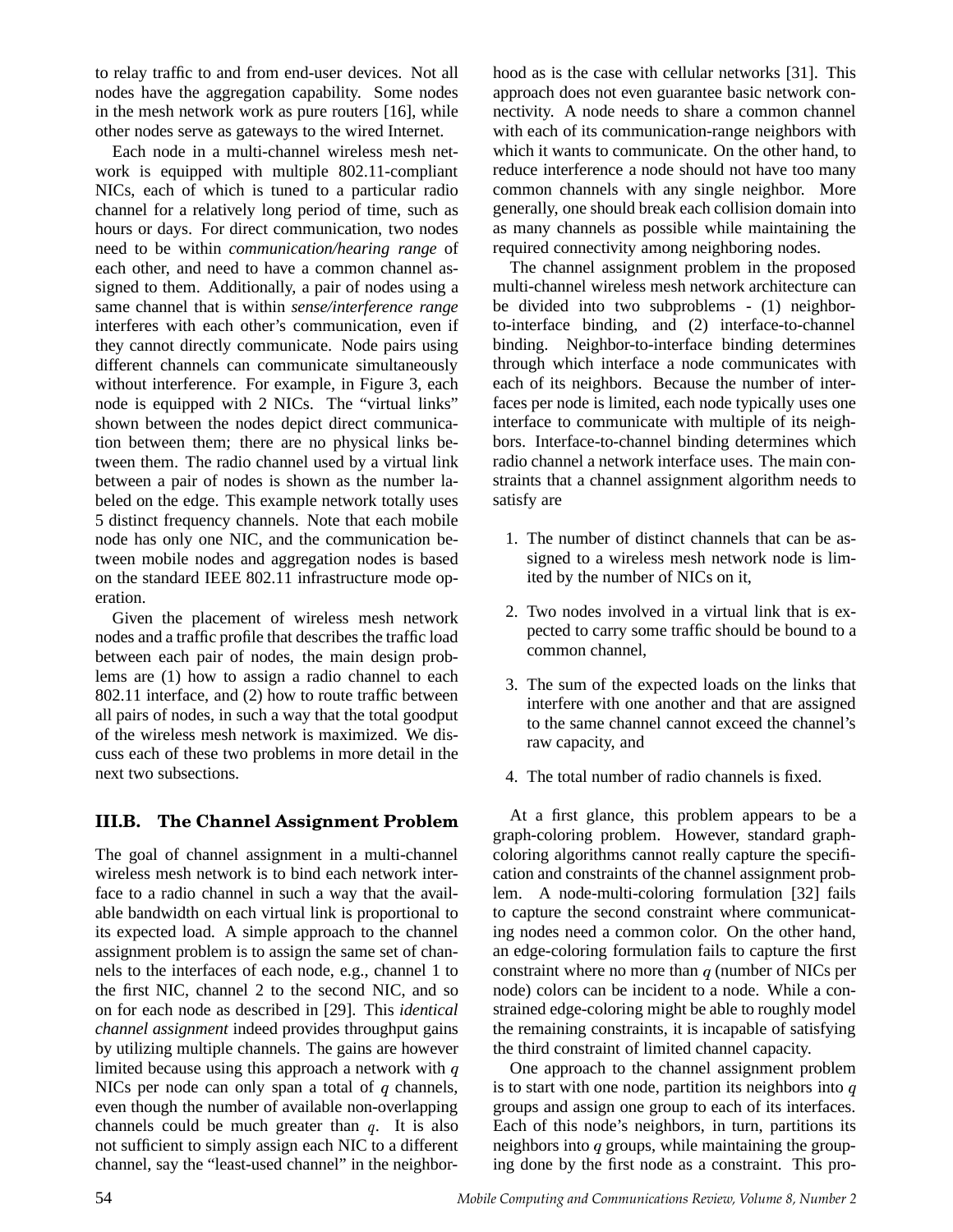

Figure 4: Result of neighbor partitioning scheme for a grid-like wireless mesh network. The channel assignment is based on the network topology information.

cess is iteratively repeated until all nodes have partitioned their neighbors. Each group can then be bound to the least-used channel in the neighborhood. In general, this scheme requires a way to partition neighbors that results in a uniform channel assignment across the network. For a grid network, this neighbor partitioning can be based on patterns such as shown in Figure 4. In this example, each node has 2 NICs, but the resulting network uses 4 channels. For a general network, partitioning of neighbors could be done using randomization techniques.

While the above *neighbor partitioning scheme* indeed allows a network to use more channels than the number of interfaces per node, it does not take into account the traffic load on the virtual links between neighboring nodes. The scheme thus would work well only if each virtual link in the network has the same traffic load. However, this does not hold true in most cases as some links typically carry more traffic than others. Conceptually, links that need to support higher traffic load should be given more bandwidth than others. This means that these links should use a radio channel that is shared among a fewer number of nodes. Such load-aware channel assignment would distribute radio resource among nodes in a way that matches the spatial distribution of the traffic load.

### **III.C. The Routing Problem**

Channel assignment depends on the expected load on each virtual link, which depends on routing. Given a set of communicating node pairs, the expected traffic between them, and the virtual link capacities, the routing algorithm determines the route through the network for each communicating node pair. The resulting routes populate the routing tables of all the nodes and thus govern the path taken by future traffic. Apart from determining the traffic route for each communicating node pair, routing also plays an important role in the *load-balancing* of the network [24][25]. Loadbalancing helps avoid bottleneck creation in the network, and in turn increases the network resource utilization efficiency. The notion of network-wide load balancing is conceptually simple, but is surprisingly

difficult to capture quantitatively. Finally, routing can also increase the *tolerance of network against node failures* by coming up with multiple node-independent routes for each pair of end-hosts [23]. At run-time, if a node fails leading to a path failure, the affected nodes can have alternate paths to route their packets.

### **III.D. Evaluation Metric**

The ultimate goal of traffic engineering a backbone network is to maximize its overall goodput, or the number of bytes it can transport between nodes within a unit time. This enables the network to support more end-user flows, and in turn more number of users. To formalize this goal, we use the idea of *cross-section goodput* of the network. The cross-section goodput of a network is defined as

$$
X = \sum_{s,d} C(s,d) \tag{1}
$$

Here,  $C(s, d)$  is the *useful* network bandwidth as-<br>and between a pair of increase agrees nodes  $(s, d)$ signed between a pair of ingress-egress nodes  $(s, d)$ .<br>If the traffic profile has an expected traffic load of If the traffic profile has an expected traffic load of  $B(s, d)$  between the node pair  $(s, d)$ , then only up to  $B(s, d)$  of the assigned bandwidth between the node  $B(s, d)$  of the assigned bandwidth between the node<br>pair  $(s, d)$  is considered useful. This criteria approach pair  $(s, d)$  is considered useful. This criteria ensures<br>that we only count the useful bondwidth of the net that we only count the usable bandwidth of the network towards its cross-section throughput, hence the term cross-section goodput. The goal of the channel assignment and routing algorithms is to maximize this cross-section goodput  $X$ .

### **IV. Load-Aware Channel Assignment / Routing**

### **IV.A. Overview**

We assume a virtual link exists between any two nodes that are within communication range of each other. To maximize a network's overall goodput, the routing algorithm needs to route traffic to balance the load on the network's virtual links or simply links to avoid bottlenecks. However, the proposed wireless mesh network architecture offers one more degree of freedom – *modifying a virtual link's capacity* by assigning a radio channel to the link. This is possible because the capacity of a virtual link depends on the number of other links that are within its interference range and that are using the same radio channel.

Because routing depends on the virtual links' capacity, which is determined by channel assignment, and channel assignment depends on the virtual links' expected load, which is affected by routing, there is thus a circular dependency between radio channel assignment and packet routing. To break this circularity, we start with an initial estimation of the expected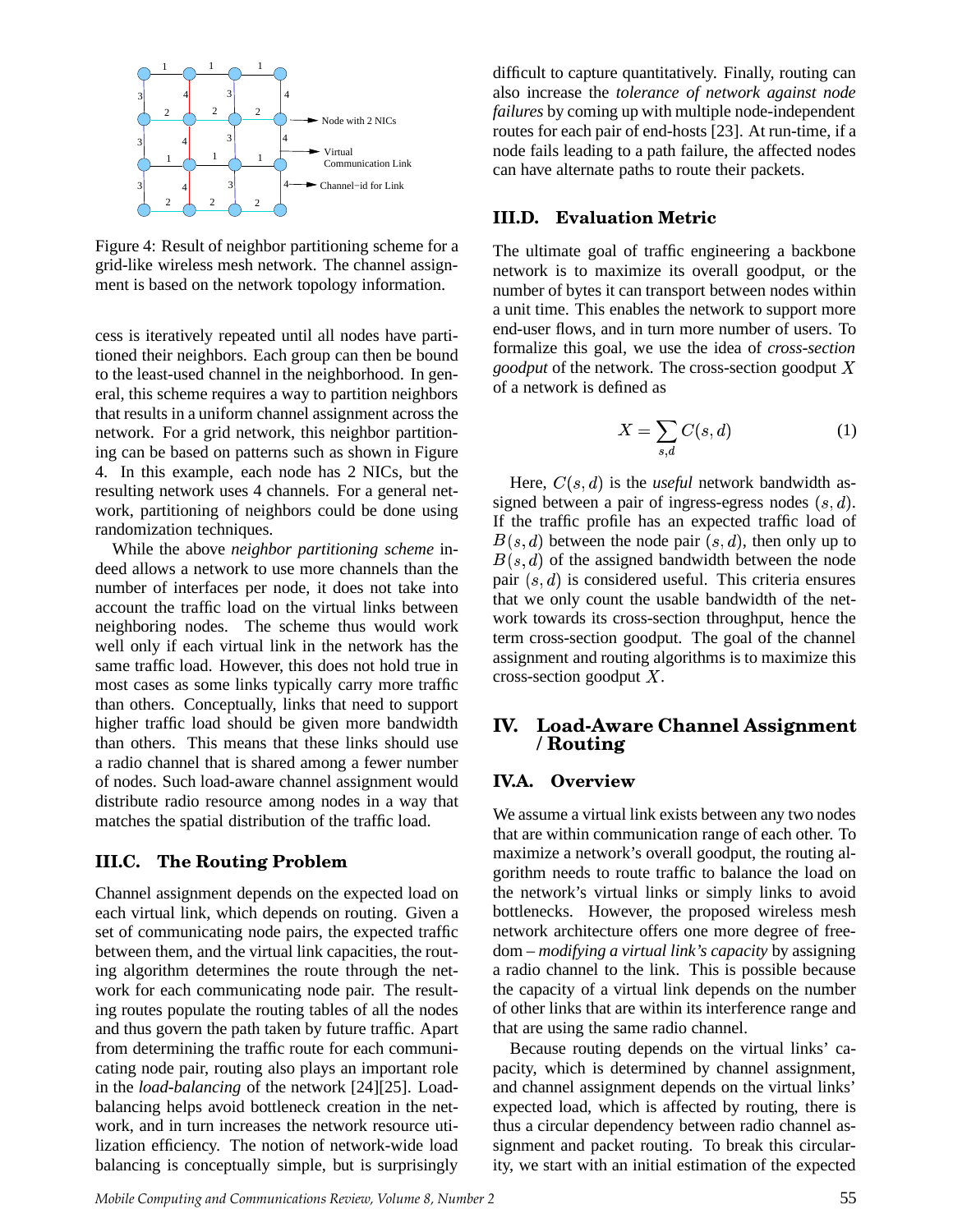load on each virtual link without regard to the link capacity, and then iterate over channel assignment and routing steps until the bandwidth allocated to each virtual link matches its expected load as closely as it can. More concretely, given a set of node pairs and the expected traffic load between each node pair, the routing algorithm devises the initial routes for the node pairs. Given these initial routes for the node pairs and thus the traffic load on each virtual link, the radio channel assignment algorithm assigns a radio channel to each interface, such that the amount of bandwidth made available to each virtual link is no less than its expected load. The new channel assignment is fed back to the routing step to arrive at more informed routing decisions, *i.e.* using actual link capacities based on current channel assignment. At the end of each iteration, if some of the link loads are more than their capacities, the algorithm goes back to find a better channel assignment using the link-loads from previous iteration, redo the routing, and compares the new link loads with new link capacities. This iterative process continues on until no further improvement is possible. Figure 5 depicts this process. It should be noted that some problem inputs might not have corresponding feasible solutions; our goal therefore is to reduce the difference between link capacities and their expected loads as much as possible.

In summary, the inputs to the combined channel assignment and routing algorithm are (1) an estimated traffic load for all communicating node pairs, (2) a wireless mesh network topology, and (3) the number of 802.11 network interfaces available on each node and the number of non-overlapping radio channels. The outputs of this algorithm are (1) the channel bound to each 802.11 interface and (2) the set of paths for every communicating node pairs in the wireless mesh network.

### **IV.B. Initial Link Load Estimation**

The combined channel assignment and routing algorithm, first derives a rough estimate of the expected link load. One possibility is to assume that all interfering links within a neighborhood equally split the combined bandwidth of all radio channels. Specifically, we assume the capacity of link  $l, C_l$ , to be

$$
C_l = \frac{Q * C_Q}{L_l} \tag{2}
$$

where  $Q$  is the number of available channels, is the capacity per channel, and  $L_l$  are the number of virtual links within the interference range of  $l$ . The equation essentially divides the aggregated channel capacities among all interfering links, without regard to number of NICs per node. Based on these virtual link capacities, the routing algorithm determines the initial routes and thus the initial link loads.



Figure 5: Basic flowchart discussing various aspects of traffic engineering in multi-channel mesh network architecture. At the beginning, a rough estimation of link loads is used as the seed. The channel assignment algorithm governs the capacities of links. The routing algorithm uses these capacities to come up with routes, and in turn feeds more accurate expected loads on the links to the next iteration.

A more accurate estimate of expected link load is based on the notion of link criticality [27]. To compute initial expected link loads, we assume perfect load balancing across all acceptable paths between each communicating node pair. Let's call the number of acceptable paths between a pair of nodes  $(s, d)$ ,<br> $P(s, d)$  and the number of acceptable paths between  $(s, d)$ , and the number of acceptable paths between<br>d) that name a link  $l, R(s, d)$ . Then the sympated  $(s, d)$  that pass a link *l*,  $P_l(s, d)$ . Then the *expected-*<br>load on link *l*,  $\phi$  is coloulated using the equation *load* on link  $l$ ,  $\phi_l$ , is calculated using the equation

$$
\phi_l = \sum_{s,d} \frac{P_l(s,d)}{P(s,d)} * B(s,d) \tag{3}
$$

r of sumption of uniform multi-path routing, the load that  $q$  pairs, that pass through the link. Because of the aswhere  $B(s, d)$  is the estimated load between the node<br>noir  $(s, d)$  in the traffic profile. This equation says that pair  $(s, d)$  in the traffic profile. This equation says that the initial expected load on a link is the sum of loads the initial expected load on a link is the sum of loads from all acceptable paths, across all possible node an acceptable path between a node pair is expected to carry is the node pair's expected load divided by the total number of acceptable paths between them. While the resulting estimates of this approach are not 100% accurate, it provides a good starting point to kick off the iterative refinement process.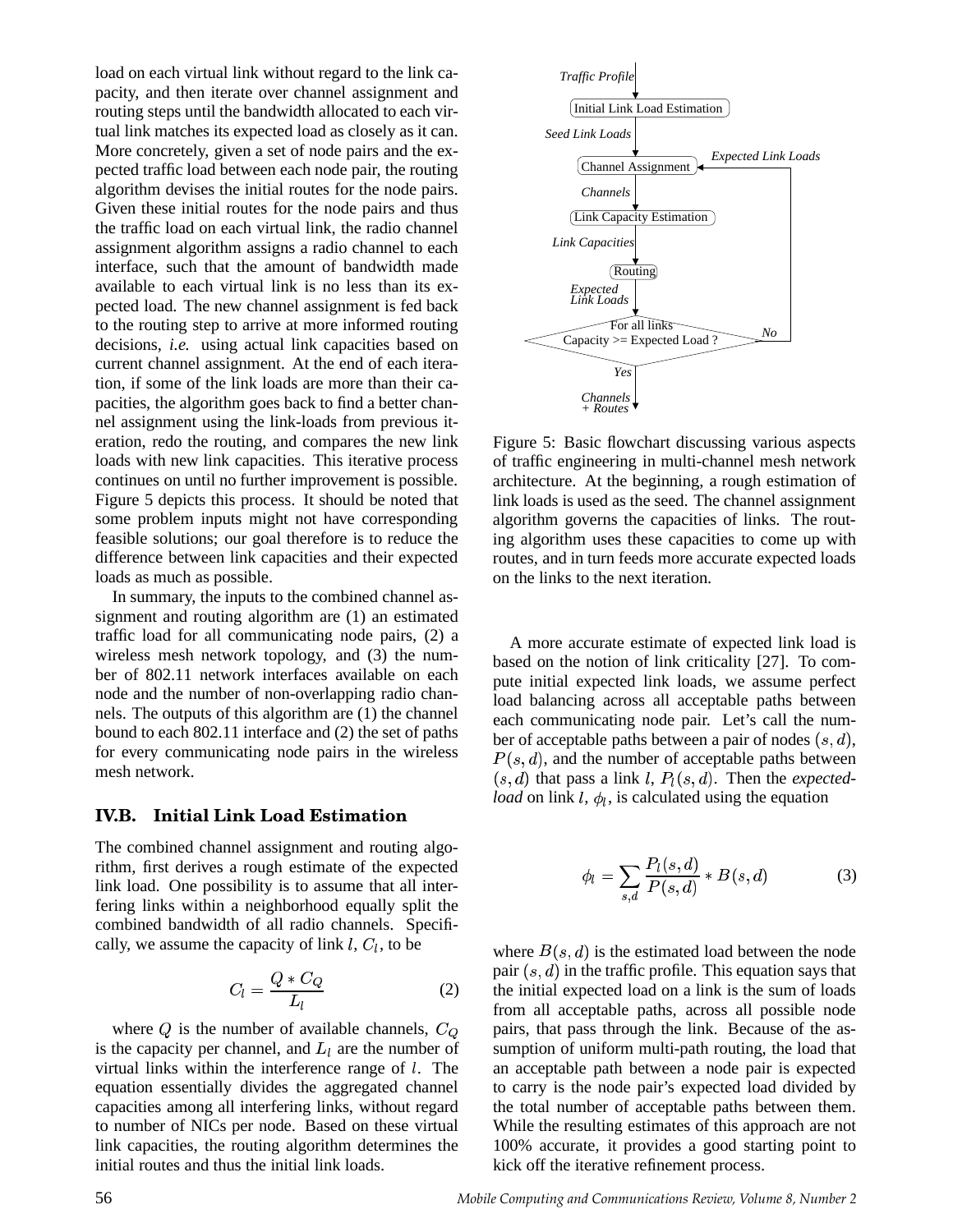

Figure 6: Illustrative example to show the 3rd case of channel assignment. Node A's channel-list is [1,6], and that of node B is [2,7]. Since A and B have nonintersecting sets of channels in use and each node has 2 NICs, link A-B needs to be assigned one of the channels from [1,2,6,7]. Based on resulting channel expected-loads, link A-B is assigned channel 6, and channel 7 is renamed to channel 6.

#### **IV.C. Channel Assignment**

Given the expected load on each virtual link, the goal of channel assignment algorithm is to assign channels to network interfaces such that the resulting available bandwidth on these interfaces is at least equal to their expected traffic load. The channel assignment problem is *NP-hard*; a hardness proof can be found in the Appendix A. In this subsection, we present a greedy load-aware channel assignment algorithm. In this algorithm, the virtual links in the wireless mesh network are visited in the decreasing order of link criticality, or the expected load on a link. When a virtual link is traversed, it is assigned a channel based on the current channel assignment of the incident nodes, called node1 and node2 respectively in the following. The channel list of a node refers to the set of channels assigned to its virtual links. Assuming there are  $q$  NICs per node, there are 3 possible cases -

- 1. Both node1 and node2 have fewer than  $q$  members in their channel list. In this case, we assign any channel that has the least *degree of interference* to the virtual link in question.
- 2. One of the nodes, say node1, has  $q$  members in its channel list, and the other node's channel list has fewer than  $q$  members. In this case, we choose one of the channels in node1's channel list, assign it to the virtual link, and add it to node2's channel list if it is not already there. The

channel chosen from node1's channel list is the one that minimizes the degree of interference for the virtual link.

3. Both node1 and node2 have  $q$  members in their channel lists. If there are common channels shared by node1 and node2, we pick the common channel that minimizes the degree of interference and assign it to the virtual link. Otherwise, we pick a channel from node1 and a channel from node2, merge them into one channel, and assign this merged channel to the virtual link. In this case, all the other instances of the two channels being merged need to be renamed into the new channel as well, as shown in Figure 6. Again, the choice of two channels to be merged is such that the combined degree of interference of the two channels is minimized.

By the *degree of interference*, we mean the sum of expected load from the virtual links in the interference region that are assigned to the same radio channel. As increasing the number of virtual links within an interference range tend to decrease the bandwidth share available to each one of them, decreasing the degree of interference of a link increases its available bandwidth. By visiting the virtual link in the decreasing order of link criticality, more loaded links are likely to be assigned to a channel with less interference, and thus given a higher capacity.

**Link Capacity Estimation :** To evaluate the effectiveness of a channel assignment algorithm, we need to calculate the capacity of each virtual link, and compare it against the the link's expected load. The portion of channel bandwidth available to a virtual link, or the link capacity, is determined by the number of all virtual links in its interference range that are also assigned to the same channel. Of course, the exact short-term instantaneous bandwidth available to each link depends on such complex system dynamics as capture effect, coherence period, physical obstacles, stray RF interferences, and distance. Our attempt here is to come up with an approximation of the long-term bandwidth share available to a virtual link. We approximate a virtual link *i*'s capacity  $bw_i$  by

$$
bw_i = \frac{\phi_i}{\sum_{j \in Int f(i)} \phi_j} * C \tag{4}
$$

where  $\phi_i$  is the expected load on link *i*,  $Intf(i)$  is the set of all virtual links in the interference zone of link  $i$ , and  $C$  is the sustained radio channel capacity. The rationale of this formula is that when a channel is not overloaded, the channel share available to a virtual link is proportional to its expected load. The higher the expected load on a link, the more channel share it would get. The accuracy of this formula decreases as  $\sum_{i \in Int} f(i)} \phi_i$  approache  $_i$  approaches  $C$ .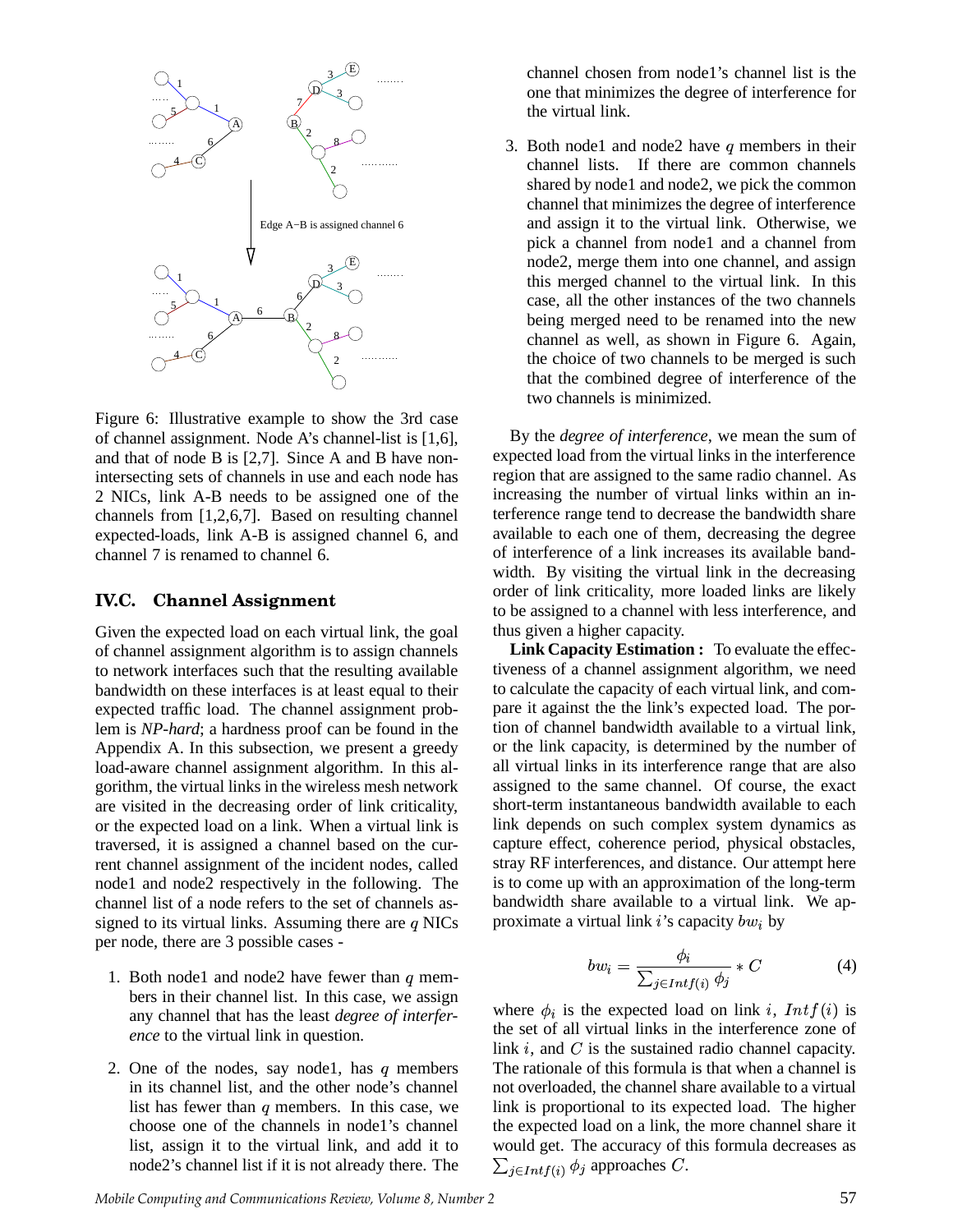## **IV.D. Routing Algorithm**

The load-aware channel assignment algorithm is not tied to any specific routing algorithm. It can work with different routing algorithms. For evaluation purposes, we explore two different routing algorithms – (1) shortest path routing, and (2) randomized multipath routing. The shortest path routing is based on standard Bellman-Ford algorithm with minimum hop-count metric. The shortest path here refers to the shortest "feasible" path, *i.e.*, a path with sufficient available bandwidth and least hop-count. The multi-path routing algorithm attempts to achieve loadbalancing by distributing the traffic between a pair of nodes among multiple available paths at run time. The exact set of paths between a communicating node pair is chosen randomly out of the set of available paths with sufficient bandwidth. Although in this case, the traffic between a node pair is split across multiple paths, packets associated with a network connection still follow a single path to avoid TCP re-ordering.

## **IV.E. Putting It All Together**

Figure 7 depicts the iterative process of the combined channel assignment and routing algorithm. At the very beginning, we estimate the initial link loads using the scheme described in section IV.B. Next, we iterate multiple times through the channel assignment and routing steps. We call these iterations the *exploration phase*. Each time we see a channel/route configuration that provides a better network cross-section goodput, we enter the *convergence phase*. The convergence phase is similar to the exploration phase except that the routing algorithm now only re-routes the non-conforming flows, *i.e.* ones that have not found a path with sufficient bandwidth to meet their traffic demands. The convergence phase is then repeated until the cross-section goodput of the resulting network converges.

For both, the exploration phase and the convergence phase, the routing order for different flows is fixed at the beginning of algorithm based on the hopcount distance between the two end-points – ones with shorter hopcount distance are routed first. The particular order is chosen so as to route flows that consume lesser network resources, first. A fixed routing order almost always ensures convergence. Finally, we iterate over both the exploration and convergence phases until either all node pairs are successfully routed, or no better network configuration (channel assignments and routes) is seen in several iterations.

# **V. Performance Evaluation**

To study the overall performance of the proposed multi-channel wireless mesh network architecture and



Figure 7: Overall iterations. In the exploration phase, full routing is performed in every step to allow algorithm to explore new configurations. In the convergence phase, only non-conforming flows are rerouted to fine-tune specific channel/route configurations coming out of exploration phase.

the effectiveness of the associated channel assignment and routing algorithms, we performed an extensive simulation study using NS-2. We modified NS-2 to support multiple wireless cards on mobile nodes and randomized multi-path routing. In addition, to gauge the inter-channel interference that is not modeled by NS-2, we built a small multi-channel ad hoc network using 802.11b hardware and evaluated the feasibility of building a multi-interface PC-based wireless mesh network node.

## **V.A. Simulation Results**

In this subsection, we present the simulation results demonstrating the performance improvements of deploying multiple interfaces on each wireless mesh network node, and the contribution of channel assignment schemes. We also discuss the impact of various tunable system parameters, and the effect of network topology/traffic patterns.

### *V.A.1. Improvements due to Multiple NICs and Load-aware Channel Assignment*

Figure 8 presents the cross-section goodput of a 100 node square-grid network for various traffic profiles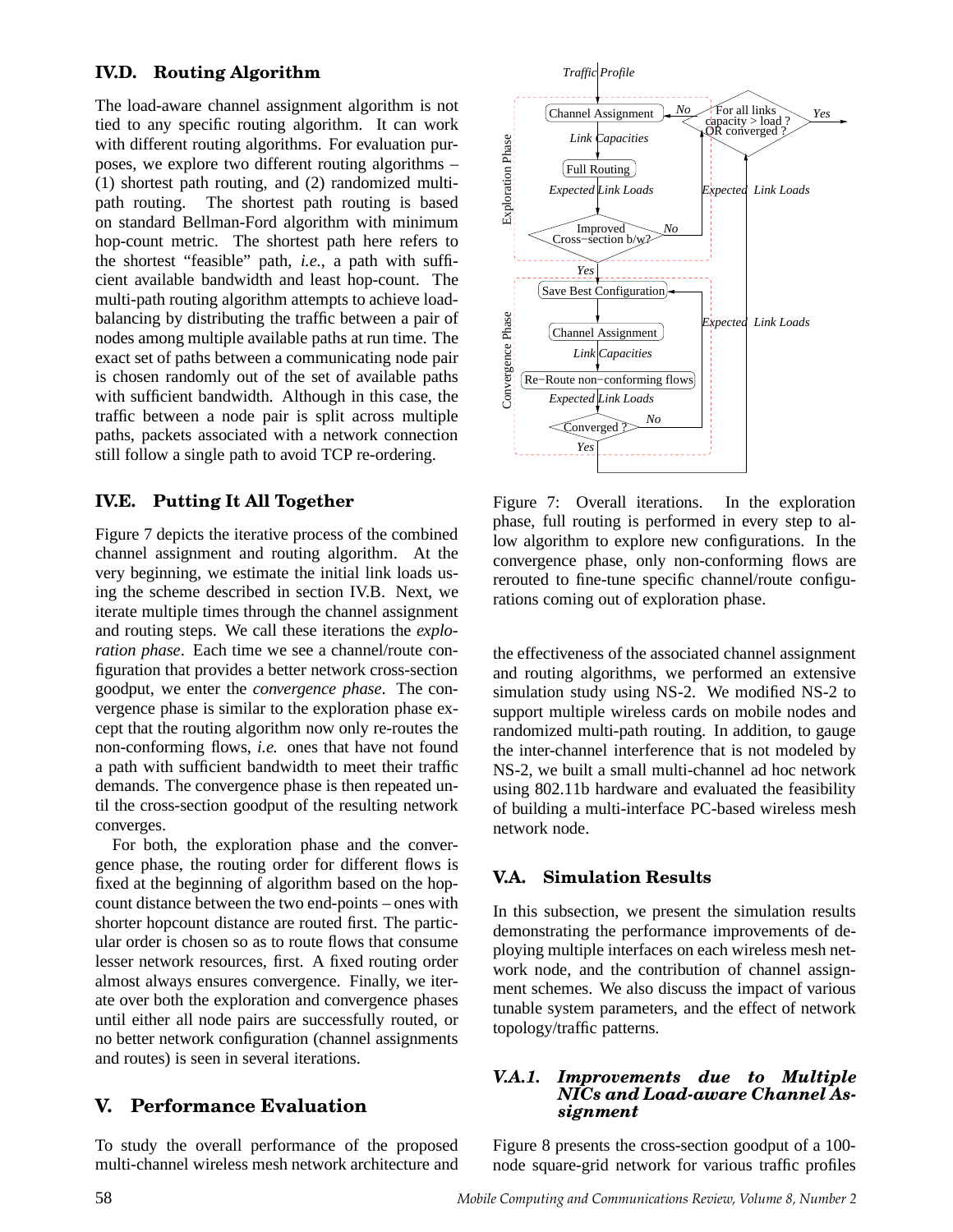

Figure 8: The network cross-sectional goodput for 20 randomly chosen pairs of ingress-egress nodes with shortest-path routing. The figures show that even with the simple neighbor partitioning approach, there is substantial improvement in network cross-sectional goodput by use of just 2 NICs per node. Using the Load-aware channel assignment scheme, however, yields the full potential of multi-channel wireless mesh networks. The channel assignment from neighbor partitioning algorithm is the one corresponding to Figure 4.

each containing 20 pairs of randomly chosen ingressegress nodes. Recall that the cross-section goodput is defined as the sum of useful bandwidth assigned between all communicating ingress-egress node pairs. For each profile, the amount of traffic between each ingress-egress node pair was chosen at random between 0 and 3 Mbps. The ratio between interference and communication range was fixed at 2. Depending on its position, each node could communicate with up to 4 neighbors. All experiments were conducted with RTS/CTS mechanism enabled. Unless specified, the routing algorithm used is the shortest-path routing, and initial load was computed using equation 3.

To derive the network to saturation, the bandwidth of all the flows is proportionally varied until the network can only route 75% of the aggregate input traffic. The relative performance of different algorithms does not change for other values of saturation threshold, *e.g.* 100% at which we ensure that each flow has to be assigned its full required bandwidth. The saturation threshold can also be per-flow to ensure fairness across flows, *e.g.* one can ensure that each flow has to be assigned at least a certain percentage of its traffic requirement. We verified the cross-section goodput assigned by the various algorithms using ns-2 simulations, where we emulated the traffic profile by running CBR UDP-flows between ingress-egress node pairs. The received traffic was measured on the each of the egress nodes and added together to yield the crosssection goodput. For brevity, we only show the overall cross-section goodput for all the graphs.



Figure 9: Network cross-sectional goodput with randomized load-balanced routing. This figure demonstrates the adaptability of channel assignment to link loads imposed by different routing schemes. Note the different Y-scale from previous Figure.

The graphs in Figure 8 show the cross-section goodput made available for single-channel network and for 12-channel/2-nic-per-node network with different channel assignment schemes. Compared with conventional single-channel wireless mesh network architecture, the identical channel assignment scheme III.B achieves approximately 2 times improvement in cross-section goodput. In contrast, the neighbor partitioning scheme (as shown in Figure 4) achieves between 2.5 and 3.5 times improvement over singlechannel architecture. The load-aware channel assignment scheme brings out the full potential of the proposed multi-channel wireless mesh network architecture, by achieving over 8 times improvement in crosssection goodput with just 2 NICs per node. Intuitively, equipping each wireless mesh network node with multiple interfaces allows the network to use several radio channels simultaneously. This breaks each collision domain into several collision domains operating in a different frequency range. A collision domain is further sub-divided spatially when the ingress-egress node pairs originally passing through the collision domain, take different paths to route the traffic. This division of each collision domain across multiple frequency and spatial domains is the key reason for the nonlinear goodput improvement (8 times) with respect to the increase in the number of NICs (from 1 to 2). Moreover, the interference among adjacent hops of an individual path or among neighboring paths is much reduced.

Figure 9 shows the same performance comparison when the routing algorithm is changed to randomized multi-path routing. Because we do not perform any explicit load balancing in multi-path routing scheme, the performance improvement when going from single-path routing to multiple-path routing is not very consistent. This is true for both the single-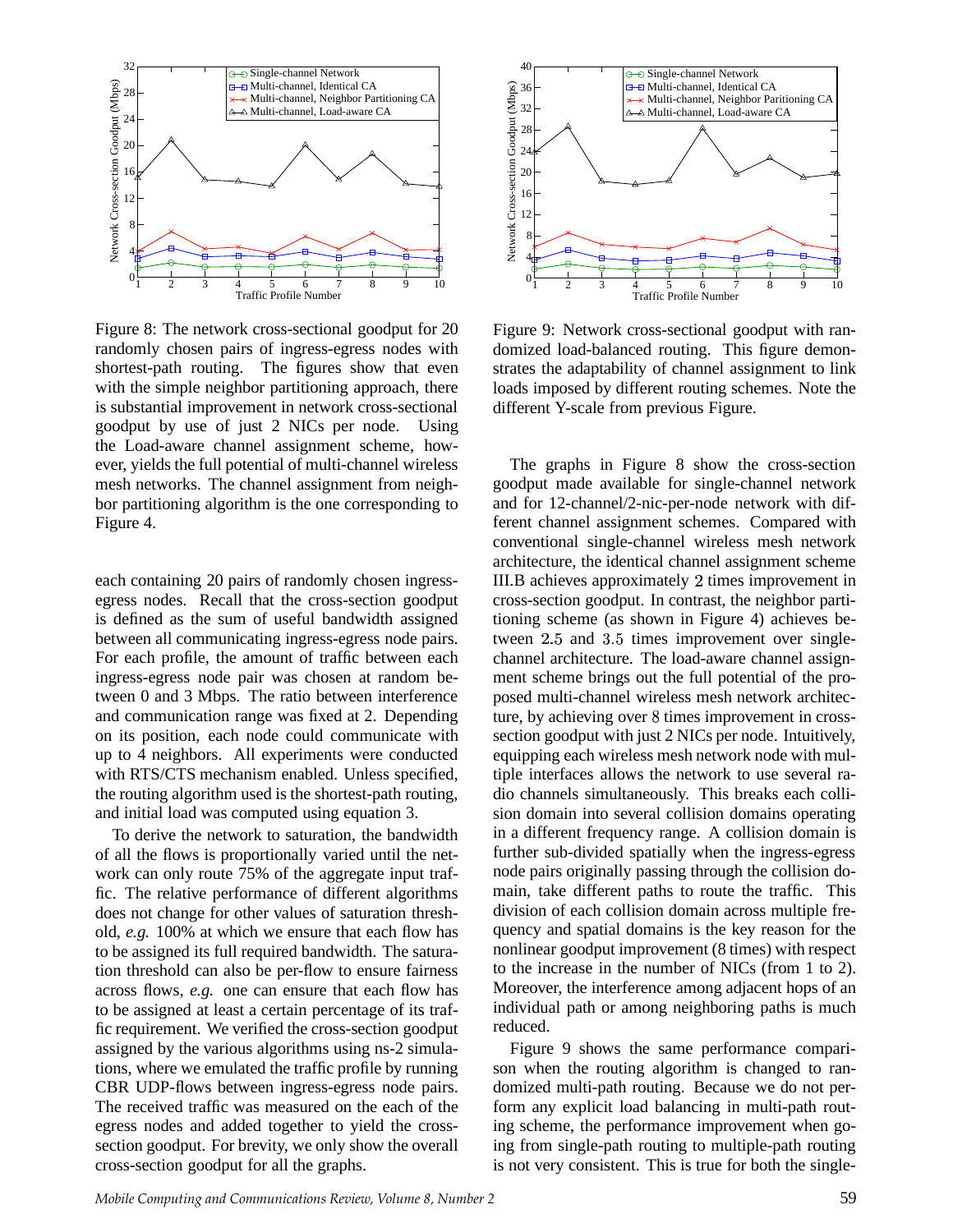

Figure 10: Ratio of load imposed by routing algorithm and bandwidth assigned by the channel assignment algorithm for all links in the network. A ratio close to 1 for all the links in load-aware channel assignment case, implies assigned bandwidth closely matches the imposed load.

channel case and multiple-channel case. However, the goodput gain of the multi-channel network architecture with proper channel assignment algorithms over the conventional single-channel architecture does not seem to depend on a particular routing algorithm. This adaptability of the channel assignment algorithm enables one to choose a routing scheme appropriate to the deployment scenario. The improvement achieved with use of randomization-based multi-path routing is because of better load-balancing of the network. With the use of a more explicit load-balanced routing, the network performance should improve even further.

Figure 10 demonstrates the effectiveness of the channel assignment done by load-aware channel assignment scheme. For each link in the network, the ratio of load imposed by the routing algorithm and the bandwidth assigned by the channel assignment algorithm was measured. A ratio close to 1 indicates that more bandwidth is allocated to links that require more bandwidth. We observe that although the link load imposed by routing varied anywhere from 0 to 3.9 Mbps across network links, the ratio is close to (or less than) 1 for the load-aware channel assignment scheme. Achieving this distribution of channel resource among the nodes to match the spatial distribution of traffic load is the key to good performance of the scheme. For the neighbor partitioning scheme, most of the links are overloaded resulting in the variation of ratio from 0.5 to 8.9, the reason is that the latter performs a load-insensitive assignment of channels. The histogram for Identical channel assignment scheme (not shown) is similar in nature to the Neighbor partitioning approach.



Figure 11: Impact of increasing the number of radio channels and/or cards per node. As more channels are made available, the channel assignment algorithm uses them to increase the overall network throughput. Experiments with different traffic profiles show similar graphs.

### *V.A.2. Effects of Available Resources (Interfaces/Node & Channels)*

Figure 11 shows the impact of increasing the number of NICs on each wireless node and/or the number of non-overlapping radio channels available from the physical wireless network technology. The experimental setup for these simulations is the same (10x10 grid-network with 20 pairs of randomly chosen ingress-egress nodes). The number of channels, 3 and 12, correspond to the number of nonoverlapping channels available in IEEE 802.11b and 802.11a respectively. The 6 and 9 channels correspond to the cases when some of the wireless channels might be already in use by the access network or some other networks. The experiments demonstrate that the load-aware channel assignment algorithm can effectively adapt itself with the number of available channels/NICs. As new channels become available, the algorithm can increase the reuse distance and thus increase the cross-section goodput. The graphs suggest that increasing the NICs on each node do not help as much as increasing the channels in the network. The reason is that even with 2 NICs the network is able to span around 9 channels, thus the channel limitation comes first. As FCC makes more channels ( 12) available for use by 802.11a, increasing the number of NICs per node beyond 3 will indeed improve the performance further as shown by the hypothetical graph drawn for 24 available channels.

## *V.A.3. Effect of Input Network & Traffic*

In figure 12, we varied the number of ingress-egress pairs in the 10x10 network (each node equipped with 2 NICs) while keeping the aggregated offered load to be the same. As more ingress-egress pairs are in-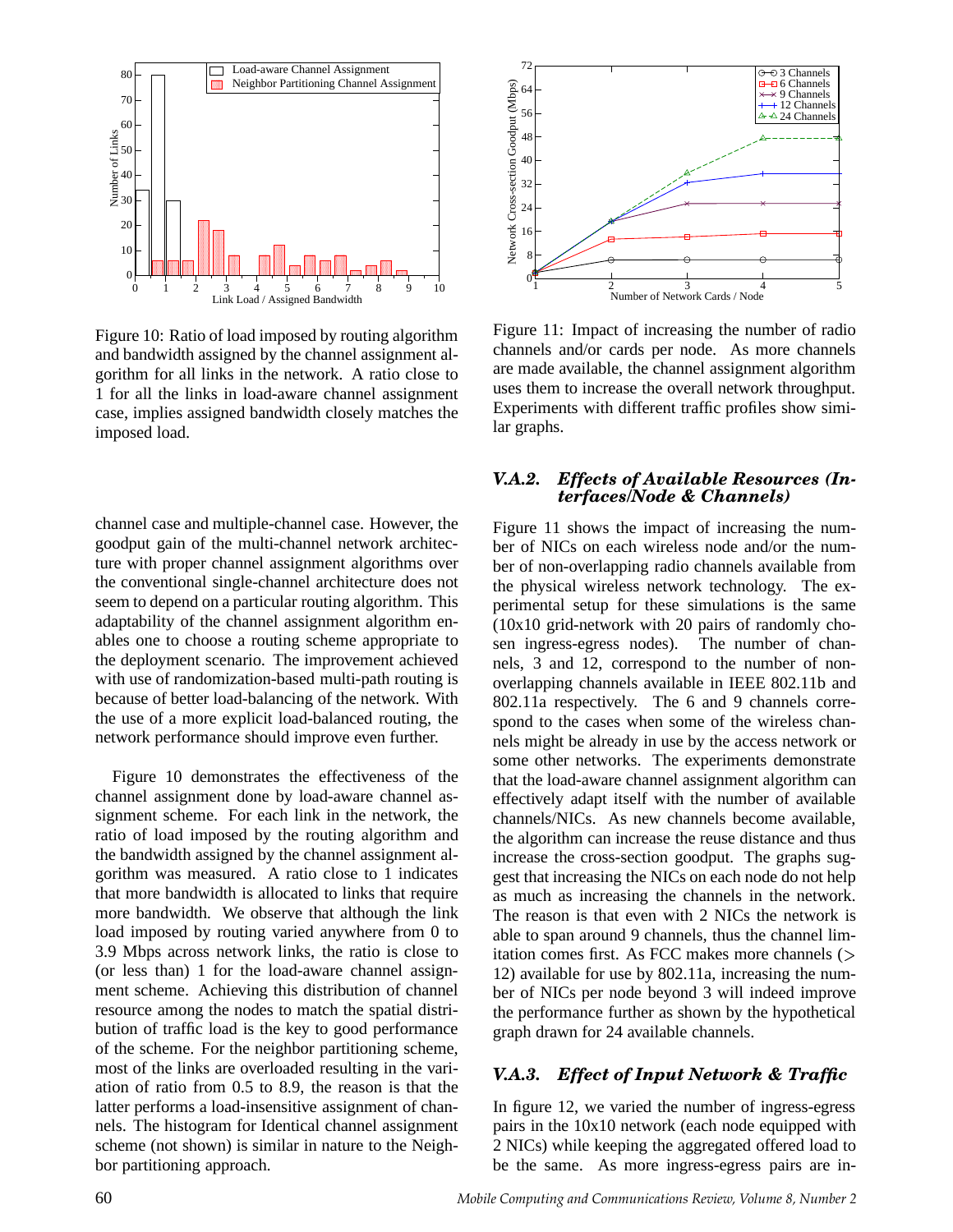

Figure 12: Impact of varying the number of ingressegress pairs on goodput improvements.



Figure 13: Comparison of multi-channel network against single-channel network for MIT Roofnet topology [33].

troduced, the traffic requirement is more distributed across the network leading to an overall increase in network utilization. The load-aware scheme adapts the channel assignment to these different sets of traffic requirements maintaining the performance improvements over single-channel network. Experiments with different traffic profiles produced similar results.

We also experimented with different network topologies. Figure 13 shows the performance comparison of the 29-node MIT Roofnet network [33] simulated in ns-2. The data for graph connectivity is based on signal-strength numbers from the testbed. Each point in the graph corresponds to a randomly generated traffic profiles of 10 ingress-egress node pairs. The 8+ times improvement in network performance demonstrates the usefulness of multi-channel architecture for real networks. We observed similar improvements for other topologies - hexagonal grid, and incomplete mesh. The performance improvement using neighbor partitioning scheme, however, depends on the topology. A more generic way to partition the



Figure 14: Impact of worst-case node failures on future channel assignments. The load-aware channel assignment shifts the channels/bandwidth to rest of the network to tackle these repeated node failures, gracefully reducing the network cross-section goodput.

neighbors is needed in the latter scheme to handle general mesh networks.

Figure 14 demonstrates the adaptability of load aware channel assignment to worst-case node failures. Each time after performing the channel assignment and shortest-path routing, the node in the network with the maximum load (and which was not an ingress or egress node) was simulated to fail. The channel assignment process was repeated, and the new crosssection goodput measured. Again, the node with the maximum load was simulated to fail, channel assignment/routing redone, and cross-section goodput measured. The process was repeated for up to 10% node failures. The graceful degradation in network bandwidth indicates the adaptation of channel assignment to node failures. In general, node failures are probably more random, and therefore bandwidth degradation should be even more graceful. In a practical setting, one can use a routing scheme that assigns backup paths for communicating node pairs upfront, thus the channel assignment and routing do not need to be done immediately after a node failure. The tremendous improvement in network bandwidth with multichannel architecture makes it possible to allocate such backup paths while maintaining high throughput over primary paths.

### **V.B. Implementation Experiences**

In this subsection, we discuss our implementation experiences with real 802.11b hardware. Specifically, we present empirical measurements of interchannel interference for two cards residing on a single node, techniques to overcome such interference, and finally the throughput improvements for a 4-node multi-channel mesh network built using 802.11b interface hardware.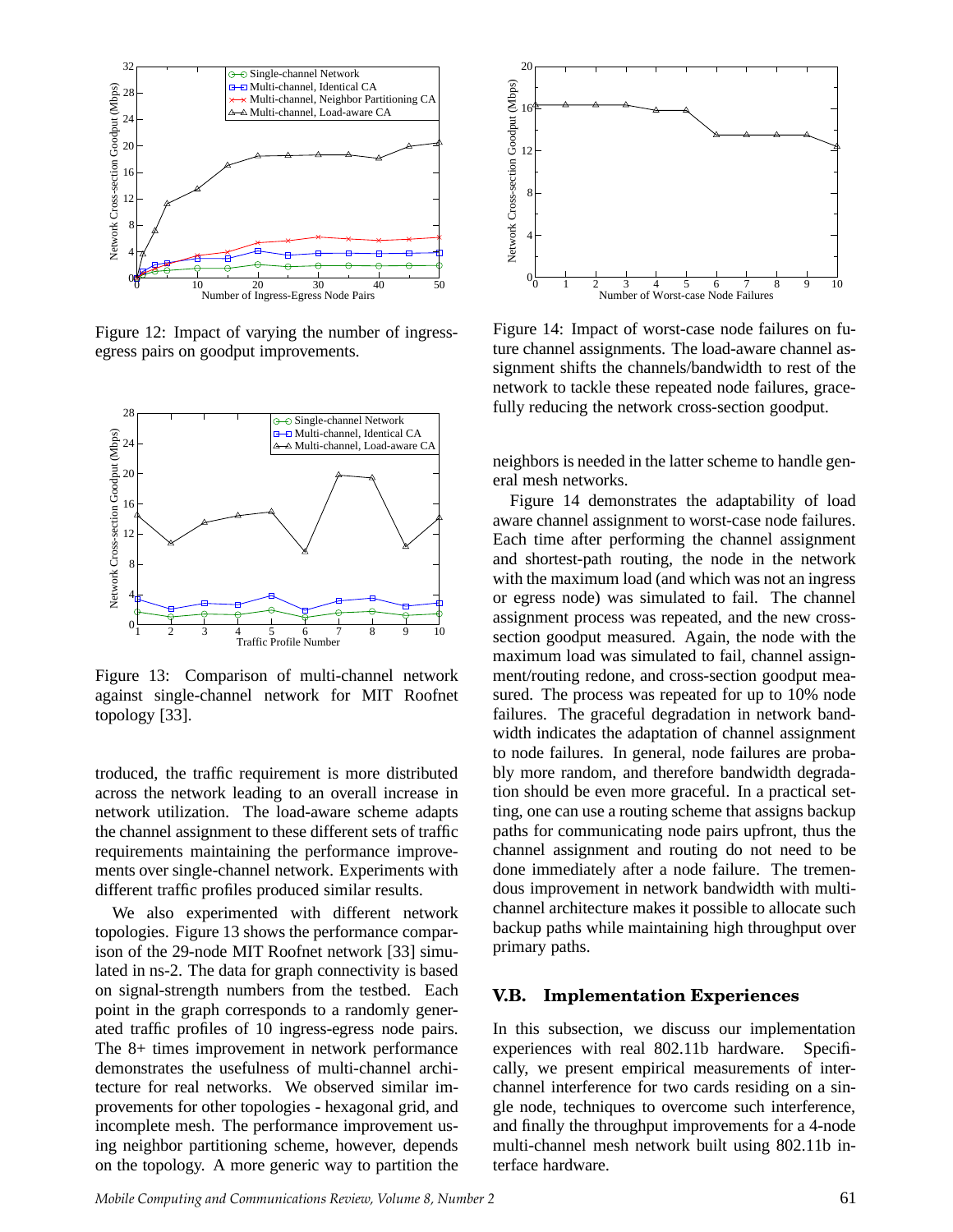Table 1: Interference between two internal-antenna equipped 802.11b cards placed on the same machine and operating on channels 1 and 11. The last column indicates the total goodput achieved as a % of sum of individual goodputs without interference. The linklayer data rate for all these experiments was clamped to 11 Mbps.

| $NIC-1$ | $NIC-2$ | $NIC-1$           | $NIC-2$ | % of Max |
|---------|---------|-------------------|---------|----------|
| Action  | Action  | Goodput           | Goodput | Goodput  |
| send    | silent  | $\overline{5.52}$ |         |          |
| recy    | silent  | $\overline{5.23}$ |         |          |
| silent  | send    |                   | 5.46    |          |
| silent  | recy    |                   | 5.37    |          |
| send    | send    | 2.44              | 2.77    | 47.6%    |
| recv    | send    | 2.21              | 4.02    | 58.3%    |
| send    | recy    | 4.22              | 2.42    | 61.0%    |
| recv    | recy    | 4.02              | 1.89    | 55.8%    |

### *V.B.1. Inter-channel Interference*

NS-2 simulator makes the assumption that there is no interference between non-overlapping channels. This assumption, however, is not entirely true in practice. In our experiments with real 802.11b hardware, we observed substantial interference between two cards placed on the same machine despite operating on nonoverlapping channels. The extent of interference depends on the relative positions of the cards. Placing cards right on top of each other lead to maximum interference, and achieves only a maximum 20% gain in aggregate goodput over the single channel case (shown in table 1). If the cards are placed horizontally next to each other, as in Orinoco AP-1000 access points, the interference is minimum leading to almost 100% gain in aggregate goodput. In addition, the degradation due to inter-channel interference was found independent of the guard band, *i.e.* the degradation was almost the same when channel 1 and 6 were used as compared to the case when channel 1 and 11 were used. We suspect this interference arises because of the imperfect frequency-filter present in the commodity cards.

This result has an implication over the placement of multiple cards on the same machine. The electromagnetic leakage from the cards needs to be taken into account, and one card should not be placed in the zone where the strength of the leakage radiations by the other card is high. One possible way to achieve this is to use USB cards instead of PCI/PCMCIA cards and place them side-by-side in similar configuration as in Orinoco AP-1000 access points.

Another possibility is to equip cards with external antennas and place the external antennas slightly away from each other. Using external antennas alone may

Table 2: Reduced interference with the use of external antennas. Here, the cards were operated on closer channels – 1 and 6.

| $NIC-1$ | $NIC-2$ | $NIC-1$           | $NIC-2$ | % of Max            |
|---------|---------|-------------------|---------|---------------------|
| Action  | Action  | Goodput           | Goodput | Goodput             |
| send    | silent  | $\overline{5.93}$ |         |                     |
| recy    | silent  | 5.75              |         |                     |
| silent  | send    |                   | 5.96    |                     |
| silent  | recy    |                   | 5.78    |                     |
| send    | send    | 5.52              | 5.96    | 96.6%               |
| recy    | send    | 5.37              | 5.89    | $96.\overline{2\%}$ |
| send    | recy    | 5.42              | 5.41    | 92.5%               |
| recy    | recy    | 5.66              | 5.17    | $93.9\%$            |



Figure 15: Multi-channel 802.11b Testbed. Each node is equipped with 2 cards whose channels were determined based on the load-aware channel assignment algorithm.

not suffice: it is also necessary that the internal antenna of the card is disabled. We used Orinoco Gold PCI adapters that come with external antennas that enabled us to build multi-channel wireless mesh network using standard PCs. Table 2 shows the results. The exact interference depends on the placement and card actions (send/receive). The use of external antennas is able to handle most of the interference effects as shown by table 2; the remaining interference is because of RF leakage from cables and from card's internal components.

Yet another option is to use the upcoming Engim chipsets [34] which solve the interference problem at RF-level itself. Engim chipsets receive the complete spectrum, digitize it and process it to compensate for inter-channel interference. This wideband spectral processing capability can help build single NIC with multi-channel communication capability while introducing minimal inter-channel interference.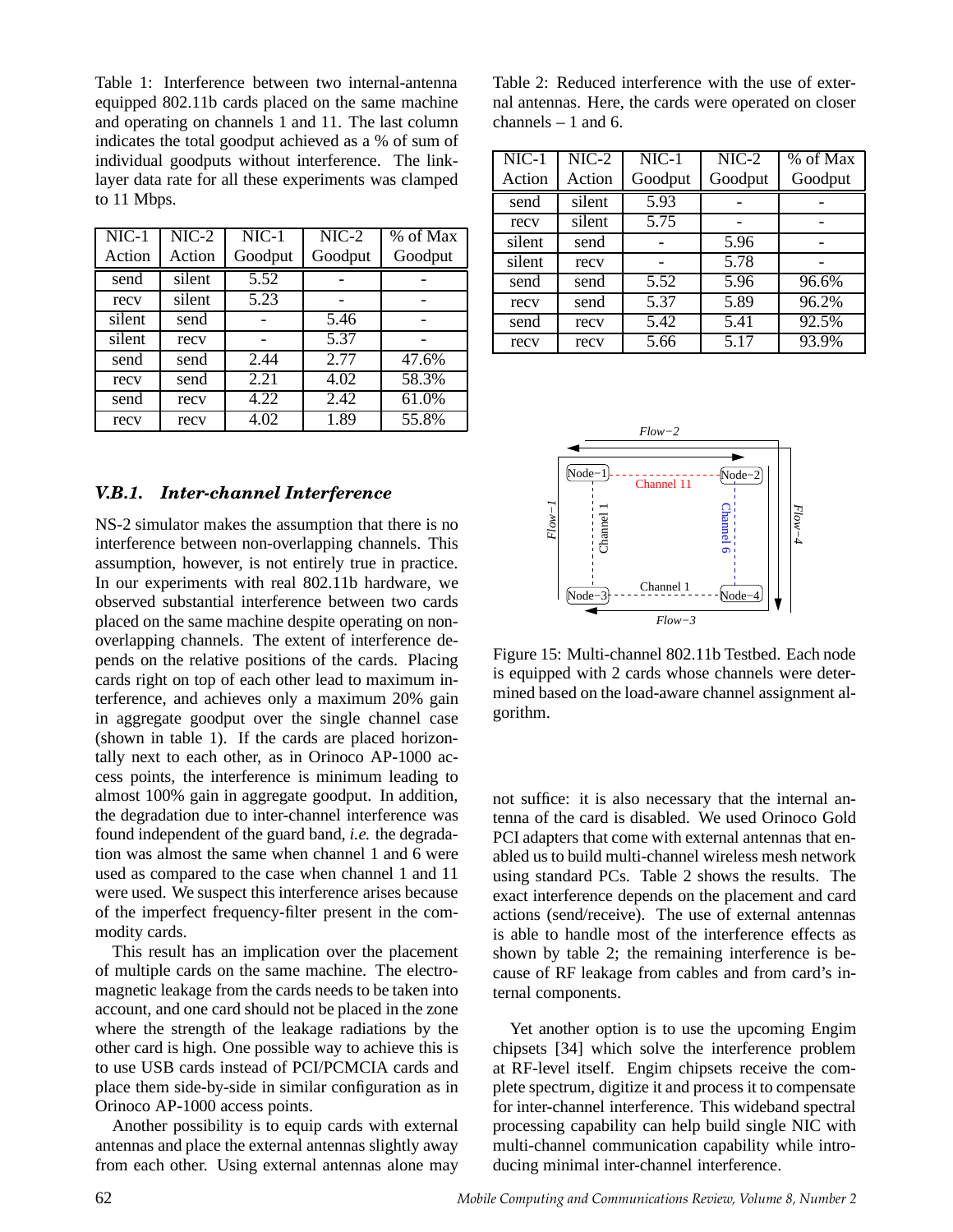Table 3: Performance of multi-channel 802.11b testbed. The performance improvement in this case is limited by the number of non-overlapping available channels for 802.11b standard.

| Flow Id | Single-channel | Multi-channel |
|---------|----------------|---------------|
|         | 802.11b        | 802.11b       |
|         | 0.92           | 2.40          |
|         | 0.70           | 1.61          |
|         | 0.87           | 2.40          |
|         | 0.85           | 2.39          |
| Total   | 3 3 4          | 8.80          |

#### *V.B.2. 3-channel 802.11b Network*

Figure 15 shows the 4-node multi-channel testbed built within our lab. Node-1 and node-2 were based on desktops each equipped with one Orinoco 802.11b PCI card and another Cisco Aironet 350 PCMCIA card added using a PCI-PCMCIA convertor. Node-3 and node-4 were based on laptops each equipped with one Cisco Aironet 350 PCMCIA card and another Syntax 802.11b USB card. The nodes were arranged in a grid topology as shown in Figure 15, and 4 different flows (each going over 2-hops) were generated. The assignment of channels and the routes for the flows were determined using the load-aware channel assignment algorithm, and are shown in the figure. The experiments were then repeated with using only one card on each node tuned to the same channel. Table 3 shows the bandwidth achieved by each flow in the two cases. The multi-channel network achieves 2.63 times the throughput as compared to the singlechannel network. The number of non-overlapping channels in 802.11b standard, *i.e.* 3, is the limiting factor for this performance. The performance however does not reach 3-times the single-channel network performance because of the inter-channel interference that could not be completely eliminated.

## **VI. Conclusion**

Despite many advances in wireless physical-layer technologies, limited bandwidth remains a pressing issue for wireless LANs. The bandwidth issue is most severe for multi-hop wireless mesh networks due to interference among successive hops of an individual path as well as among neighboring paths. As a result, conventional single-channel wireless mesh networks cannot adequately fulfill the role of an extended last-mile access network, let alone a wireless campus backbone that completely replaces wired Ethernet. In this paper, we propose a multi-channel wireless mesh network architecture based on 802.11 hardware that effectively addresses this bandwidth problem, and

show how with proper channel assignment and routing algorithms such a network architecture can become a serious contender for a campus-scale backbone network.

Although the multi-NIC-per-node approach has been investigated in the past, it has not been fully explored. We show that channel assignment plays a crucial role in realizing the full potential of the proposed multi-channel wireless mesh network architecture, and discuss various issues involved in channel assignment. We present two novel channel allocation algorithms, and evaluate their performance for two different routing algorithms: shortest path routing and randomized multi-path routing. Our simulation study shows that by deploying just 2 NICs per node, it is possible to achieve a factor of up to 8 improvement in the overall network goodput when compared with the conventional single-NIC-per-node wireless ad hoc network, which is inherently limited to one single radio channel. Finally, we empirically showed that it is possible to build a PC-based multi-NIC wireless mesh network node with the use of external antennas.

The performance evaluation presented in this paper demonstrates that the multi-channel wireless mesh network architecture is quite promising, and deserves further investigation. There are several interesting questions that we are exploring currently, *e.g.* (1) What is the distributed version of the proposed loadaware channel assignment algorithm that only utilizes local neighborhood traffic information to perform onthe-fly channel assignment? (2) How should one architect a *mobile* multi-channel ad hoc network?

### **APPENDIX**

#### **A. Channel Assignment is NP-hard.**

Given the expected load  $e_i$  on each virtual link *i*, the goal of channel assignment algorithm is to assign a channel to each network interface, such that the resulting available bandwidth  $b_i$  on each virtual link *i* is at least equal to its expected load  $e_i$ . There are *l* physical channels each with a capacity of  $Q$  each in any given interference zone. Finally, each node is equipped with wireless network interfaces.

We prove the NP-hardness of the channel assignment problem by reducing the *Multiple Subset Sum Problem* [28] to the channel assignment problem. The multiple subset sum problem can be stated as follows. We are given a set of  $n$  items with weights  $W_1$ ,  $W_2$ ,.. $W_i$ ,... $W_n$ , and m identical bins of capacity bins such that the total weight of items in the bins is  $C$  each. The objective is to pack these items in the maximized.

An instance of multiple subset sum problem is converted into an equivalent instance of channel assignment problem as follows. We construct a single collision domain network of  $2*n$  nodes where each node is equipped with 2 network cards. We now add a virtual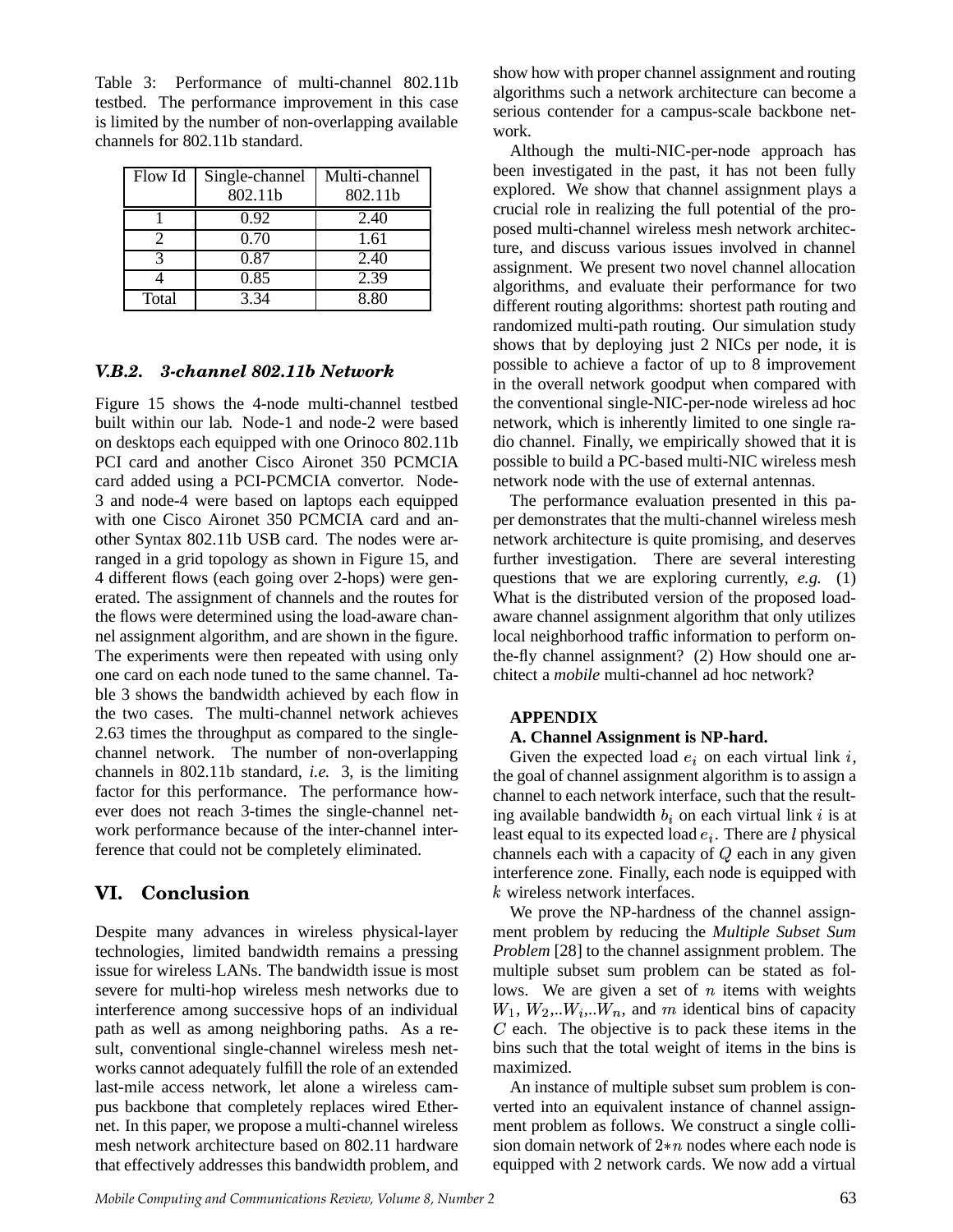

Figure 16: Constructed network graph for an instance of multiple subset sum problem.

link between nodes 1 and 2 with bandwidth requirement of  $W_1$  which is the weight of the first item in the given multiple subset problem. We next add another virtual link between nodes 3 and 4 with bandwidth requirement of  $W_2$ , and so on. Next, we introduce virtual links between nodes 2 and 3, nodes 4 and 5, and so on each with bandwidth requirement of  $C$ . We also add a link between nodes  $2n$  back to 1. The construction is shown in Figure 16. The capacity of the channel is the same as the bin capacity  $C$ , and the number of channels is equal to  $m + n$ .

Let us now see what a solution to this constructed problem looks like. First of all, each of the blue links with bandwidth requirement  $C$  has to be assigned over a dedicated channel. Thus, the solution must use the remaining  $m$  channels to satisfy all the black links. Each blue link also uses two network interfaces – one on each of the two nodes it is incident upon. Thus, the solution must use the remaining single interface on each node to satisfy the black links bandwidth requirements.

Now, all the black links, say  $W_{x_1}, W_{x_2}, \ldots, W_{x_n}$  that the solution puts over any one of the  $m$  channels must have a sum less than  $C$ . This means, that for the original multiple subset problem, all of  $x_1, x_2, ..., x_p$  can go into one bin. Similarly, all the items corresponding to virtual links scheduled over any other channel can go to the corresponding bin. Thus, if the channel assignment problem were solvable in polynomial time, so would be the multiple subset sum problem. Since the multiple subset sum problem is NP-hard, the channel assignment problem is also NP-hard.

## **References**

- [1] K. Jain, J. Padhye, V. N. Padmanabhan, L. Qiu; "Impact of interference on multi-hop wireless network performance"; MobiCom, 2003.
- [2] "IEEE 802.11b Standard"; standards.ieee.org/ getieee802/download/802.11b-1999.pdf
- [3] "IEEE 802.11a Standard"; standards.ieee.org/ getieee802/download/802.11a-1999.pdf
- [4] A. Muir and J.J. Garcia-Luna-Aceves; "A Channel Access Protocol for Multihop Wireless Networks with Multiple Channels"; IEEE ICC '98.
- [5] J. So and N. Vaidya; "Multi-Channel MAC for Ad Hoc Networks: Handling Multi-Channel Hidden Terminals Using a Single Transceiver"; ACM MobiHoc, May 2004.
- [6] Wing-Chung Hung, K.L. Eddie Law, A. Leon-Garcia; "A Dynamic Multi-Channel MAC for Ad-Hoc LAN"; 21st Symp. on Comm. '02
- [7] Asis Nasipuri and Samir R. Das; "A Multichannel CSMA MAC Protocol for Mobile Multihop Networks"; Proc. of IEEE WCNC 1999.
- [8] R. Garces, J. G. L. Aceves; "Collision Avoidance and Resolution Multiple Access for Multichannel Wireless Networks,"; Infocom 2000.
- [9] J. So, N. H. Vaidya. "A Multi-Channel MAC Protocol for Ad Hoc Wireless Networks"; UIUC Tech Report, Jan 2003.
- [10] Ying-Yi Huang, and Mart L. Molle; "An improved topology discovery algorithm for networks with wormhole routing and directed link"; IEEE Computer Networks, 1999.
- [11] R.Chandra, C. Fetzer, K. Hogstedt; "Adaptive Topology Discovery in Hybrid Wireless Networks"; Informatics '02
- [12] K. C. Claffy, H. W. Braun, G. C. Polyzos; "A parameterizable methodology for Internet traffic flow profiling"; IEEE JSAC, 1995.
- [13] Y. J. Lin, M. C. Chan; "A Scalable monitoring approach based on aggregation and refinement"; IEEE JSAC, 2002.
- [14] A. Iwata, C.-C. Chiang, G. Pei, M. Gerla, and T.-W. Chen. "Scalable Routing Strategies for Adhoc Wireless Networks."; IEEE JSAC, 1999
- [15] E.M. Royer and C-K Toh.; "A Review of Current Routing Protocols for Ad Hoc Mobile Wireless Networks"; IEEE Personal Communications, April 1999.
- [16] Mesh Networks Inc; www.meshnetworks.com
- [17] Nokia Inc.; "Nokia RoofTop Wireless Routing"; www.americasnetwork.com/americasnetwork/ data/articlebrief/americasnetwork/412002/34898 /article.pdf
- [18] Radiant Networks; www.radiantnetworks.com
- [19] R. Karrer, A. Sabharwal, E. Knightly; "Enabling Large-scale Wireless Broadband: A Case for TAPs"; HotNets '03
- [20] P. Bhagwaty, B. Ramanz, D. Sanghi; "Turning 802.11 Inside-Out"; HotNets '03.